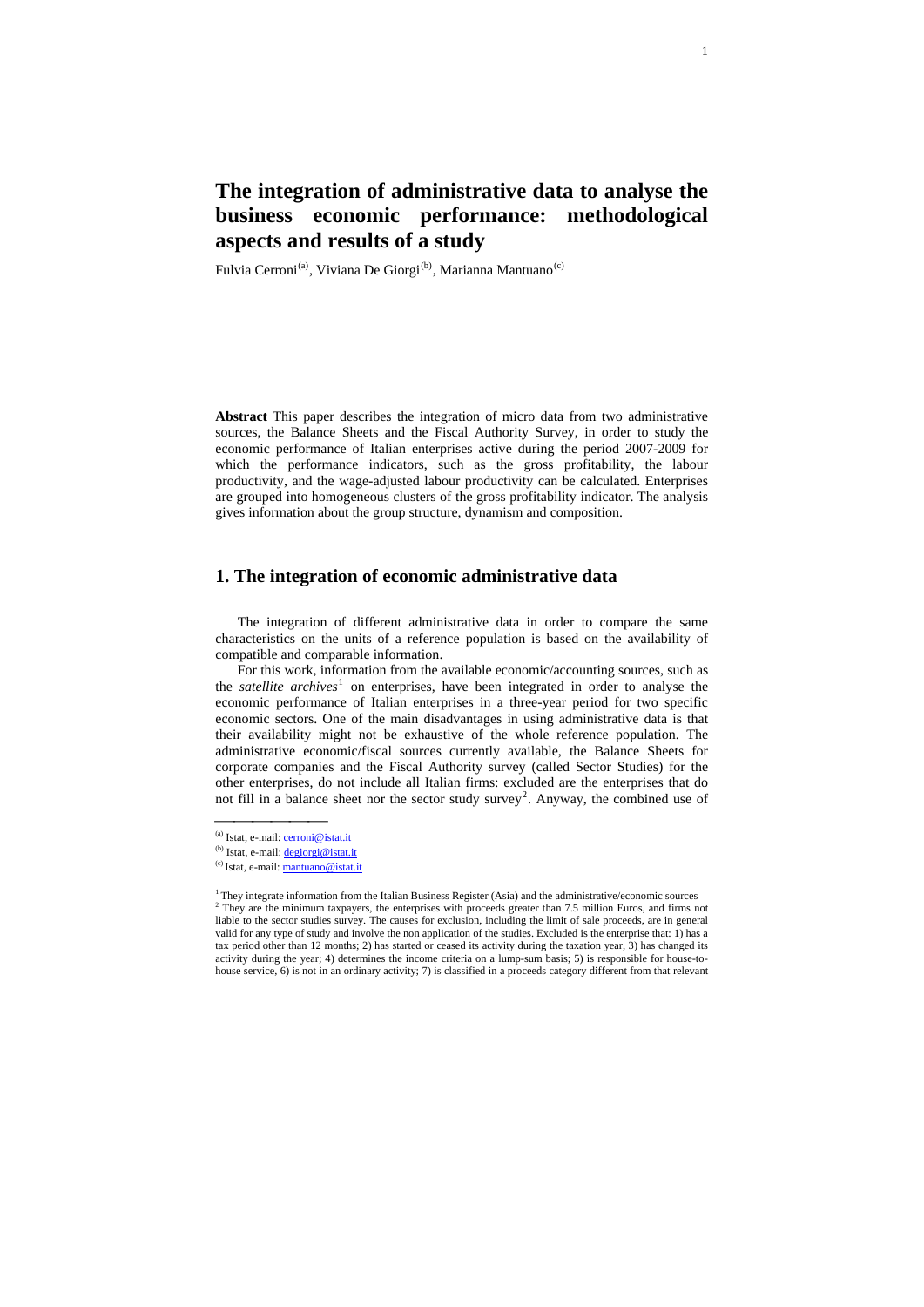such data is an innovation in the economic analysis of enterprises because, even excluding the above-mentioned enterprises<sup>[3](#page-1-0)</sup>, the set used is representative for the economic performance analysis in terms of the total number of firms and persons employed. It should be noted that the integration of the two sources on the one hand allows the comparative analysis of a wider set of enterprises, on the other hand reduces the availability of accounting information for the calculation of economic indicators<sup>[4](#page-1-1)</sup>. Moreover, in order to ensure the comparability of indicators over time, the source must be always the same for the same enterprise for all years analysed ([2]). The comparison of indicators in fact could be altered by the differences (in definition, data collection methods) among sources ([1]). Furthermore, in order to maintain the comparability over time, some firms have been left out, due to special economic situations they face: takeovers, closing downs, suspensions, breakups, etc.

## **2. The analysis of economic performance: methodological aspects**

This paper analyses the closed panel of enterprises active during the period 2007- 2009 in order to see how they have changed their economic performance. The descriptive analysis of information available for all enterprises (turnover, costs, value added, gross operating surplus) and the analysis of the changes in economic performance occurred from the first to the last year explains how the enterprises experience the transition from 2007 to 2009. A complementary analysis of the enterprises that have closed down in the period has been added: they are firms that do not survive after either the first year or the second year, selected with the same criteria of the panel (data availability, regular activity).

The analysis of economic performance is a study on subpopulations of enterprises grouped by similar characteristics of economic performance. It implies, in fact, an initial phase where firms are split into groups dynamically homogeneous with respect to the gross profitability indicator (defined as the ratio between gross operating surplus and turnover) and a second phase in which: 1) the (apparent) labour productivity indicator (the ratio between value added and the number of persons employed) for all firms, and 2) the personnel cost and the wage-adjusted labour productivity ratio (the ratio between labour productivity and average personnel cost) only for firms with employees, are analysed within each homogeneous group. In detail, starting from the calculation of the quartiles of the profitability indicator, each enterprise is assigned to a group according to its relative position (first, second, third, last quartile) in 2007 and in 2009. Then a transition matrix is processed. It will determine how firms stay in or move from their position over the period, either remaining within the same quartile of profitability or improving/worsening it by moving into higher/lower quartiles of profitability. This methodology identifies three different categories: a) stationary

 $\overline{a}$ 

to the application of the Sector Studies survey. Changing the activity during the year is not a cause of exclusion when the two activities (the one started and the one ended) are included in the same study.

Their characteristics are to be considered non-homogeneous with those of other enterprises.

<span id="page-1-1"></span><span id="page-1-0"></span><sup>&</sup>lt;sup>4</sup> As a matter of fact, sector studies register economic items, but with a detail different than the ones filled in a balance sheet. So calculating the standard budget analysis indicators (ROI, ROE, ROS) is not possible. However, other indicators, which are to be used for all enterprises in order to ensure comparability among them, can be derived.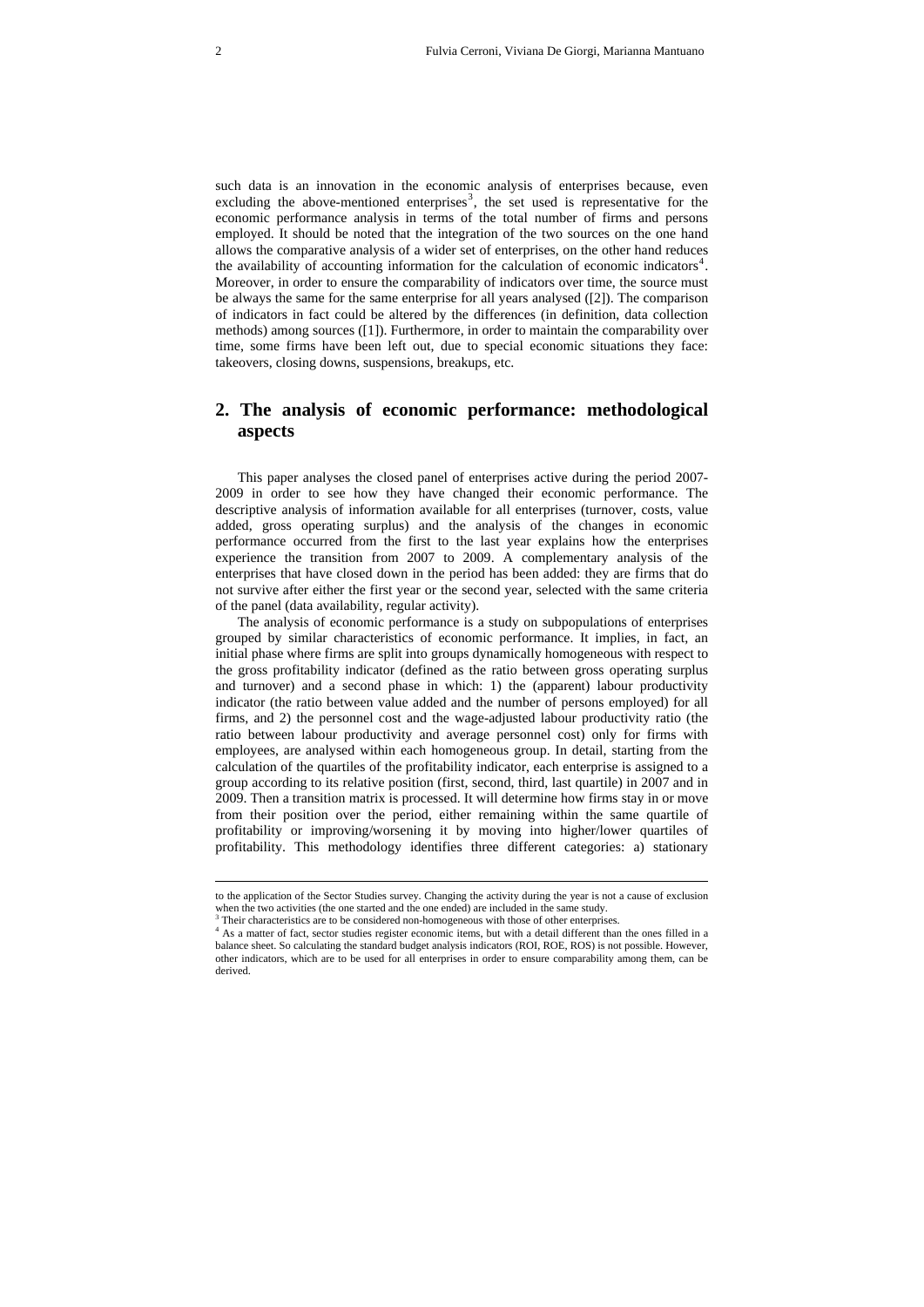enterprises, i.e. firms that remain in the same quartile of profitability (the main diagonal of the matrix), b) upward enterprises, which move into higher profitability quartiles (upper right quadrant, above the main diagonal); c) downward enterprises, that move to the lowest profitability quartile (lower left quadrant, below the main diagonal). Stationary firms can be further divided into: a.1) lower profitability enterprises, whose profitability is always in the bottom quartile; a.2) higher profitability enterprises, i.e. firms whose profitability is always in the top quartile; a.3) intermediate profitability enterprises, whose profitability still maintains the same central position (second or third quartiles).

### **3. Main results of the study in two sectors**

This paper focuses on a set of enterprises<sup>[5](#page-2-0)</sup> consisting of the manufacture sector of textiles, wearing apparel, leather and related products (TWL) and the sector of Information Technology (IT) in the years  $2007-2009^6$  $2007-2009^6$ . We have analysed 52,190 enterprises in the TWL sector (5,826 of which do not survive after 2007, and 3,702 do not survive after 2008) and 57,395 firms in the IT sector (of these, 5,776 are not more active in 2008 and 3,554 have closes down in 2009). The 2007-2009 closed panel is therefore made up of 42,662 TWL enterprises and 48,075 IT firms. They account for 74.3 percent out of the enterprises of the TWL sector and 72.7 percent out of the IT sector, and 83.6 percent and 85.4 percent, respectively, in terms of the number of persons employed.

The analysis of the main performance indicators in the TWL sector highlights that the enterprises face with a strong activity contraction from 2007 to 2009, whereas the effects of the crisis on employment can be seen only in 2009. Turnover and value added decrease by about 20 percent over the three years with an acceleration of the decline from 2008 to 2009, while the gross operating surplus decreases by 45 percent. The employment shows a positive trend in 2008, whereas decreases in 2009 when the number of persons employed is 5 percent less than the 2007 level. The IT sector, apparently, does not suffer immediately the effects of the crisis: turnover increases in 2008 and fall slightly in 2009, whereas value added shows always a positive trend. Moreover, enterprises continue to employ, although in 2009 the gross operating surplus shrinks, reaching an average level lower than in 2007. To conclude, during the economic and financial crisis the TWL sector seems to suffer more than the IT sector<sup>[7](#page-2-2)</sup>.

The enterprises that leave the market over the three years very low volumes of turnover. In the TWL sector such enterpises have three persons employed on average, and in the IT sector they are sole proprietorships or firms with one employee, and. For both sectors, the percentage of firms leaving the market in 2008 and 2009 is in inverse

 $^5$  To read the results on other sectors, see [4], Section 2.3.2.

<span id="page-2-1"></span><span id="page-2-0"></span>The TWL sector consists of the divisions 13 (Manufacture of textiles), 14 (Manufacture of wearing apparel and leather and fur) and 15 (Manufacture of leather and related products) of the Nace Rev.2. The IT sector is composed by the divisions 62 (Computer programming, consultancy and related activities) and 63 (Information service activities) of the same classification.<br> $7 \text{ This is likely due to the fact that the tradition.}$ 

<span id="page-2-2"></span>This is likely due to the fact that the traditional manufacture sector of Made in Italy is characterized by a strong foreign demand, which has slowed sharply over the period. Surveys confirmed the relevance of the enterprises operating in traditional sectors, including the manufacture of leather and related products, in the export propension during 2009 ([5])